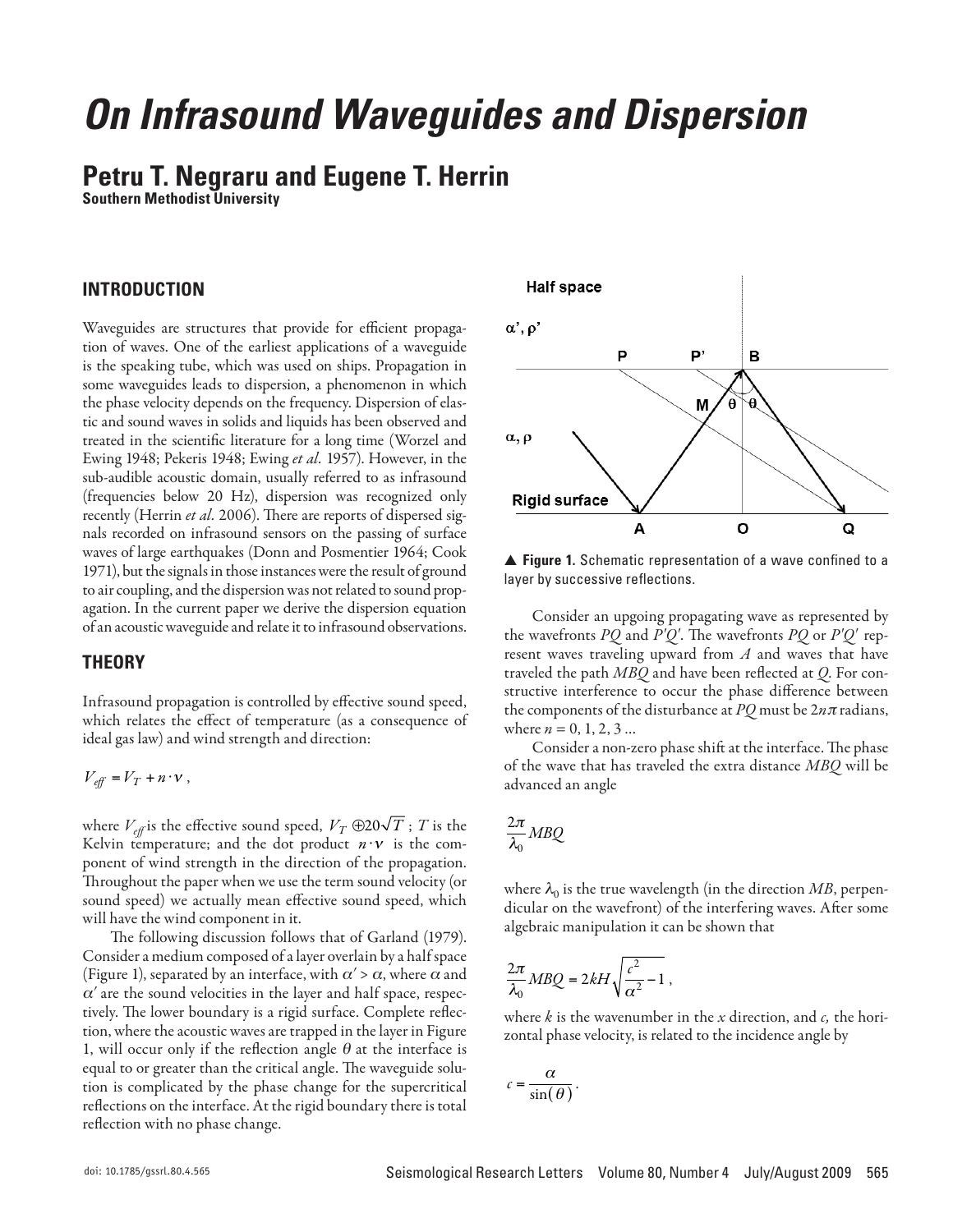In order to have constructive interference, the total phase shift due to the additional propagation *MBQ* and the difference in the phase of the upward and downward traveling waves (the *z* component of the phase) must be equal to  $2n\pi$ :

$$
2kH\sqrt{\frac{c^2}{\alpha^2}-1}-\phi=2n\pi.
$$

The phase change  $\phi$  due to the supercritical reflections at the interface is (Officer 1958; equation 2-162)

$$
\tan\frac{\phi}{2} = \frac{\rho}{\rho'} \sqrt{\frac{\sin^2\theta - \frac{\alpha^2}{\alpha'^2}}{1 - \sin^2\theta}}
$$

Therefore the expression for the constructive interference (dispersion equation), after making use of the relation sin  $(\theta) = \alpha/c$ , becomes:

$$
kH\sqrt{\frac{c^2}{\alpha^2}-1} - \tan^{-1}\frac{\rho}{\rho}\sqrt{\frac{\frac{\alpha^2}{c^2}-\frac{c^2}{\alpha^2}}{1-\frac{\alpha^2}{c^2}}} = n\pi
$$

where  $\rho$  and  $\rho'$  are the densities in the layer and half space. This expression is very similar to the dispersion equation for Love waves (Ewing *et al.* 1957) except that the ratio of shear moduli is replaced by the ratio of the densities, and one boundary is rigid rather than a free surface. In the modeling section (see below) we have used this equation to compute a theoretical dispersion curve, which is used to derive the thickness of the ducting layer and the velocity contrast with the confining half space above.

### **EMPIRICAL OBSERVATIONS**

The only observation of dispersed infrasound, up to this manuscript, was reported by Herrin *et al.* (2006), analyzing a signal recorded at an infrasound array in the Republic of Korea. We present here additional dispersed infrasound signals recorded in Trans-Pecos, Texas, in 1997 and in Nevada in 2007.

#### **2005 Korean Signals**

Herrin *et al.* (2006) analyzed the signals recorded in Korea. They observed a suite of eight strongly dispersed signals at a small-aperture array located on an island off the northwest coast of South Korea. They used a trial and error forward modeling approach to interpret the signals as waveguides propagating in a low-velocity layer. The frequency of the dispersed signals ranged from 1.8 to 16 Hz. The cut-off frequency of the anti-aliasing filter is 16 Hz. The model had a layer thickness of 80 m. Based on the duration of the signal and the observed phase velocities they estimated a source/receiver distance of 90–100 km. To our knowledge this is the first report in the literature of a dispersed infrasound signal.



▲ **Figure 2.** (A) Satellite image of the area between the source and array for 1997 signal and (B) 2007 dataset. Also shown are the configurations of each array.

#### **Trans-Pecos, Texas**

A dispersed infrasound signal from a surface explosion at White Sands Missile Range was recorded at TXIAR on 19 November 1997. The TXIAR array is located close to the village of Lajitas, TX, in the Big Bend area, at a distance of 546 km from the explosion source. Figure 2 shows the approximate path of the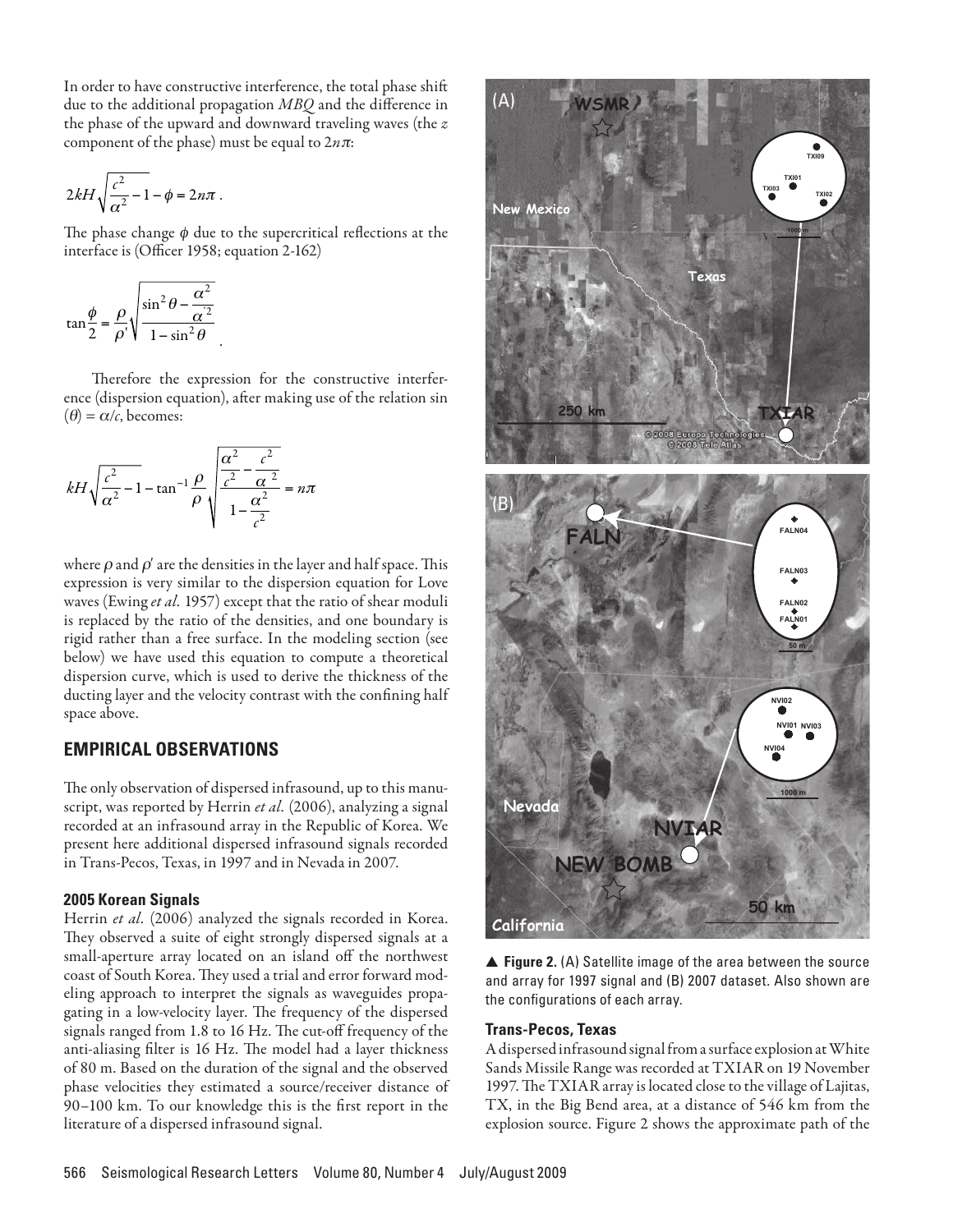

▲ **Figure 3.** Output of the phase-matched filter technique for the TXIAR signal.

signals, while Figure 3 shows the actual signal. Though multiple arrivals were recorded from this event, only the infrasound arrival with a mean travel velocity (total distance divided by the total travel time) of 339 m/s exhibits dispersion. The mean travel velocity (celerity) is used in the infrasound community to provide information about the path of the signal. In our case such a celerity indicates that the signal propagated in the troposphere (Kulichkov *et al.* 2000). The dispersion of this signal ranges from 0.2 to above 1 Hz.

#### **Nevada**

During a 2007 experiment designed to understand the propagation of infrasound signals at local and regional distances (up to 300 km from the source), we recorded several dispersed signals at NVIAR and FALN, at distances from the source of 36 km and 157 km, respectively. NVIAR is a permanent array located in the vicinity of the city of Hawthorne, NV, where there is an ammunition disposal facility (New Bomb). The approximate location of the array including configuration is shown in Figure 2. FALN was a temporary array located a few kilometers north of the city of Fallon, NV, deployed for a week in September 2007. The signals for NVIAR and FALN are shown in Figures 4 and 5, respectively. It should be noted that some of the signals recorded at NVIAR have energy arriving about a second before the arrival of the main dispersed wavetrain (Figure 4). We interpret this as a direct wave from the source. We have observed this impulsive early arrival only on NVIAR, which is closest to the source. It appears that this is a

random occurrence that depends on the local wind conditions. Because NVIAR was closer to the source, there is energy above the noise level up to 10 Hz, but the dispersion ranges from 1 to 4 Hz, while for FALN, because of the high frequency attenuation, the dispersion range is from 1 to 2 Hz.

#### **Modeling**

We extracted the fundamental mode of the signal using the phase-match filter algorithm (Herrin and Goforth 1977), a technique widely used in seismology in the study of surface waves. The phase-matched filters are a class of linear filters in which the Fourier phase of the filter is equal to that of a given signal. The phase-matched filtering starts with a trial dispersion curve obtained either from the envelope functions of the signal filtered with a suite of Gaussian filters (the multiple filter technique of Dziewonski *et al.* 1969) or obtained by an analyst. An iterative process of correlation in the Fourier domain is used to refine the trial dispersion and to extract the desired signal, which in our case is the fundamental mode. The flow diagram of the process is shown in Table 1 of Herrin and Goforth (1977). Figures 3–5 of this paper show the original signal, the fundamental mode, and the residuals for the TXIAR, NVIAR, and FALN arrays. Usually the energy on the residuals is interpreted as being the higher modes of the dispersed waves. However, the signal recorded at NVIAR, shown in Figure 4, exhibits interference between the dispersed signal and a direct wave arrival about 1 s earlier. In this case the residual will contain both the direct arrival and the energy from the higher modes.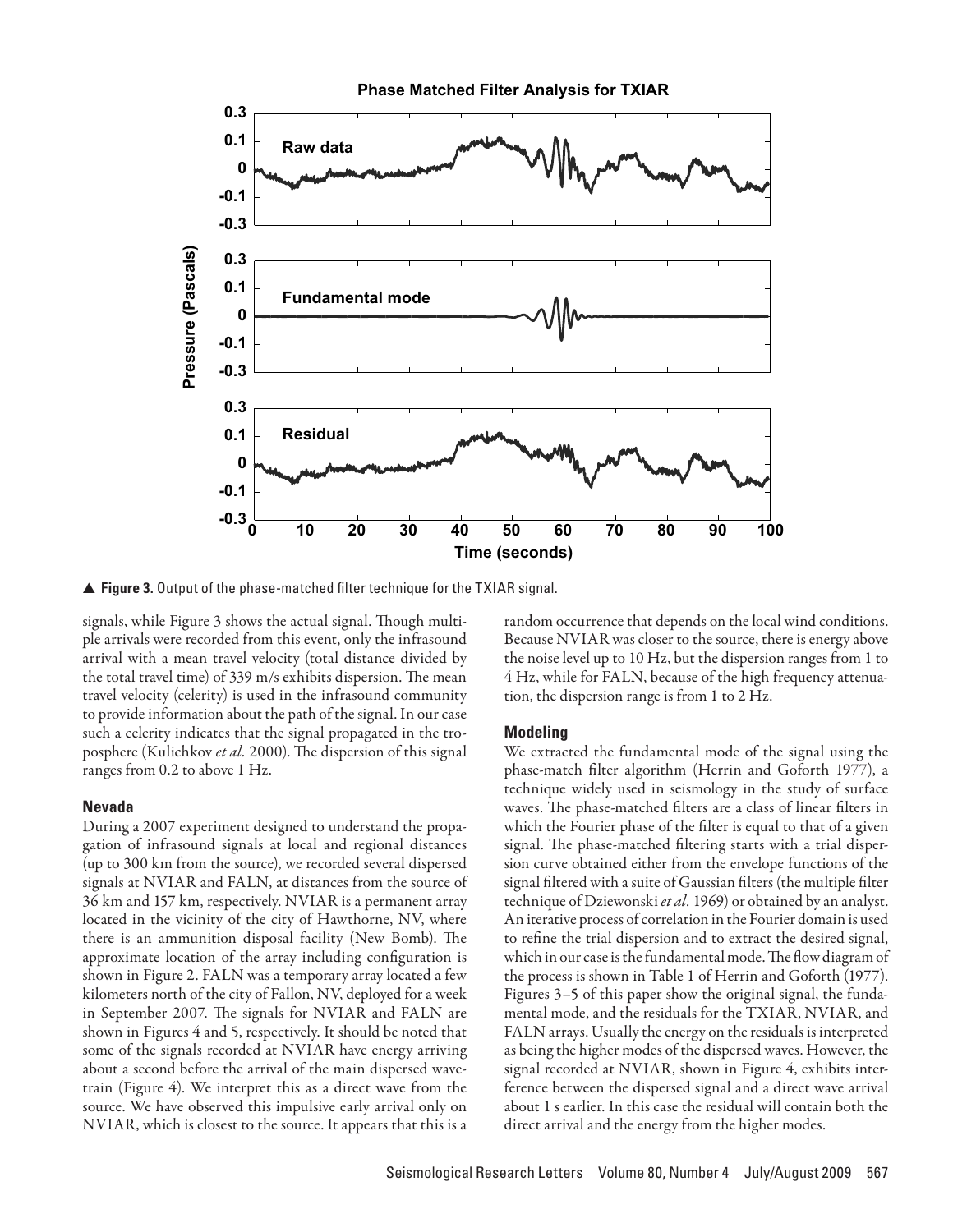

▲ **Figure 4.** Output of the phase-matched technique for NVIAR signals.



▲ **Figure 5.** Output of the phase-matched technique at FALN.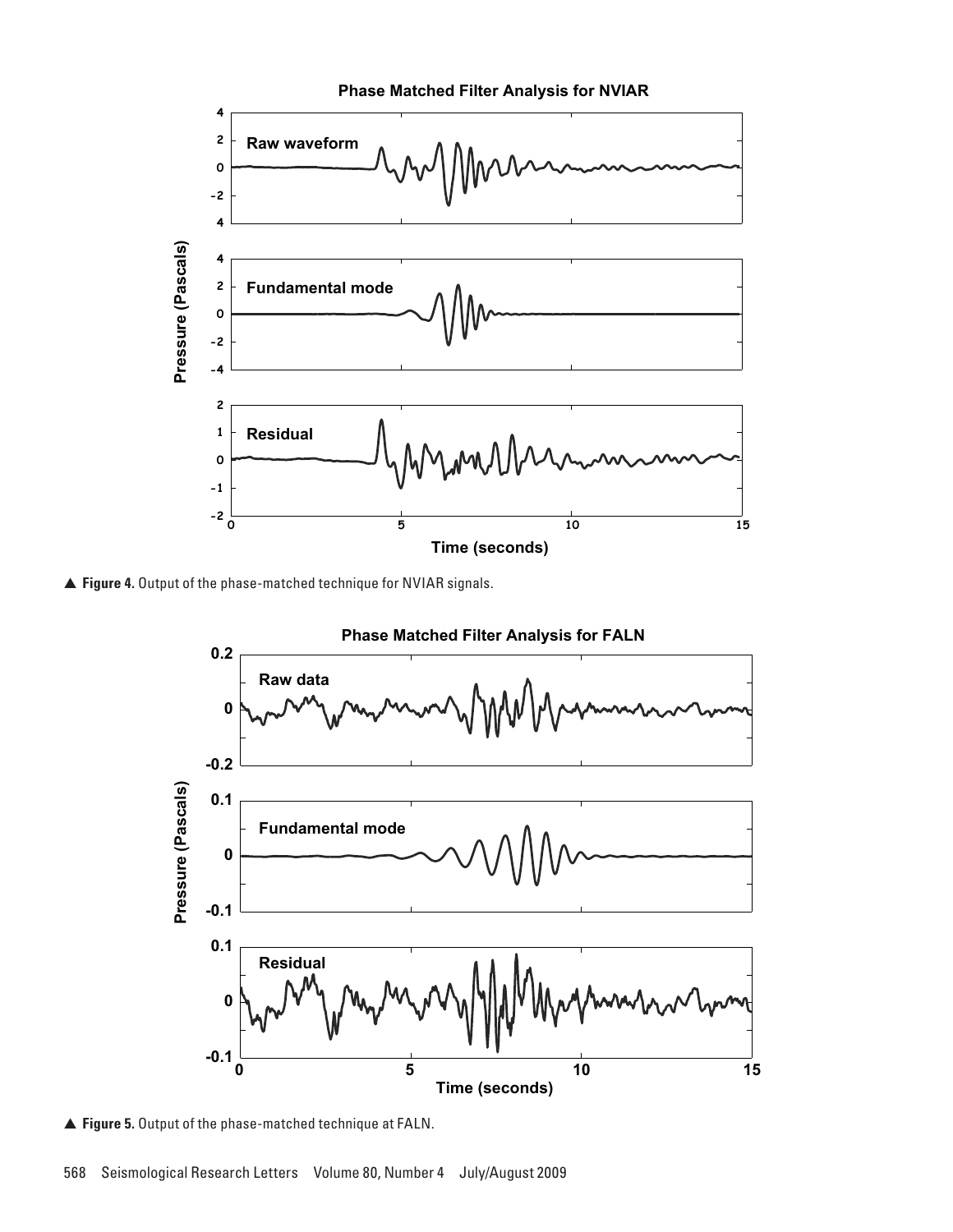Once we extracted the fundamental mode, we measured the dispersion from the zero crossing observations. We used the derived dispersion equation to match the observed dispersion with a theoretical model. In the dispersion equation we have  $n = 0$  for the fundamental mode and  $n = 1$  for the first higher mode. The densities at the observed pressure and temperature conditions can be computed with the approach suggested by Weast 1969. The ratio of densities between the layer and half space is approximately 1.03. Figure 6 shows the observed dispersion for the TXIAR signal and the theoretical dispersion curves for a layer 600 m thick. The velocity in the layer is 335.8 m/s, while the velocity in the half space is 340 m/s. Figure 7 shows the observed dispersion for the NVIAR signals and the theoretical dispersion curve for a layer approximately 80 m thick and velocities of 340 m/s in the layer and 347 m/s in the half space. In Figure 8, which shows the FALN observations, the layer thickness is 120 m and the velocities are 340 m/s and 348 m/s. In all three figures there is a good agreement between the observed and the modeled dispersion curves.

#### **DISCUSSION**

In addition to the Korean signal discussed by Herrin *et al.* (2006), we present several other dispersed signals. Also it is important to note that we have ground truth information about the sources. This allowed us to make a link between the phase velocity and celerity. Though multiple arrivals were observed at TXIAR and FALN, only the arrivals with celerity values comparable to the phase velocity exhibit dispersion (Table 1). The later arrivals have celerities below 300 m/s, indicating that they probably propagated through the stratosphere.

The signals presented in this paper are different from the Korean signal discussed by Herrin *et al.* (2006). A comparison among the signals is given in Table 1. The most important difference is the frequency range of the dispersion, which is the main controlling factor on the thickness of the inversion layer, while the velocity difference controls mostly the slope of the dispersion. In consequence the thickness for the inversion layer varies from 80 m for the Korean signals (1.8–16 Hz) to 600 m for the TXIAR signal (0.2–1 Hz). During the 2007 experiment we acquired meteorological data at the Hawthorne airport in the direct path from New Bomb to FALN. The effective sound speed profile reveals an inversion layer approximately 100 m thick, which is also supported by our modeling (80–120 m). The signal with the longest propagation path is TXIAR (546 km), which has the largest inversion layer. The thicker inversion layer is definitely possible in winter, and due to the longer wavelengths, the signals could propagate for longer distances. Figure 9 shows the temperature profile recorded at the Hawthorne airport. The wind data are not shown because they are completely unreliable at these low altitudes. At higher altitudes the wind readings tend to be close to zero, but the readings at the lower altitudes appear to be related to the oscillation of the probe following the release of the balloon. If we translate



▲ **Figure 6.** Observed and theoretical dispersion curves for the TXIAR signal shown in Figure 3.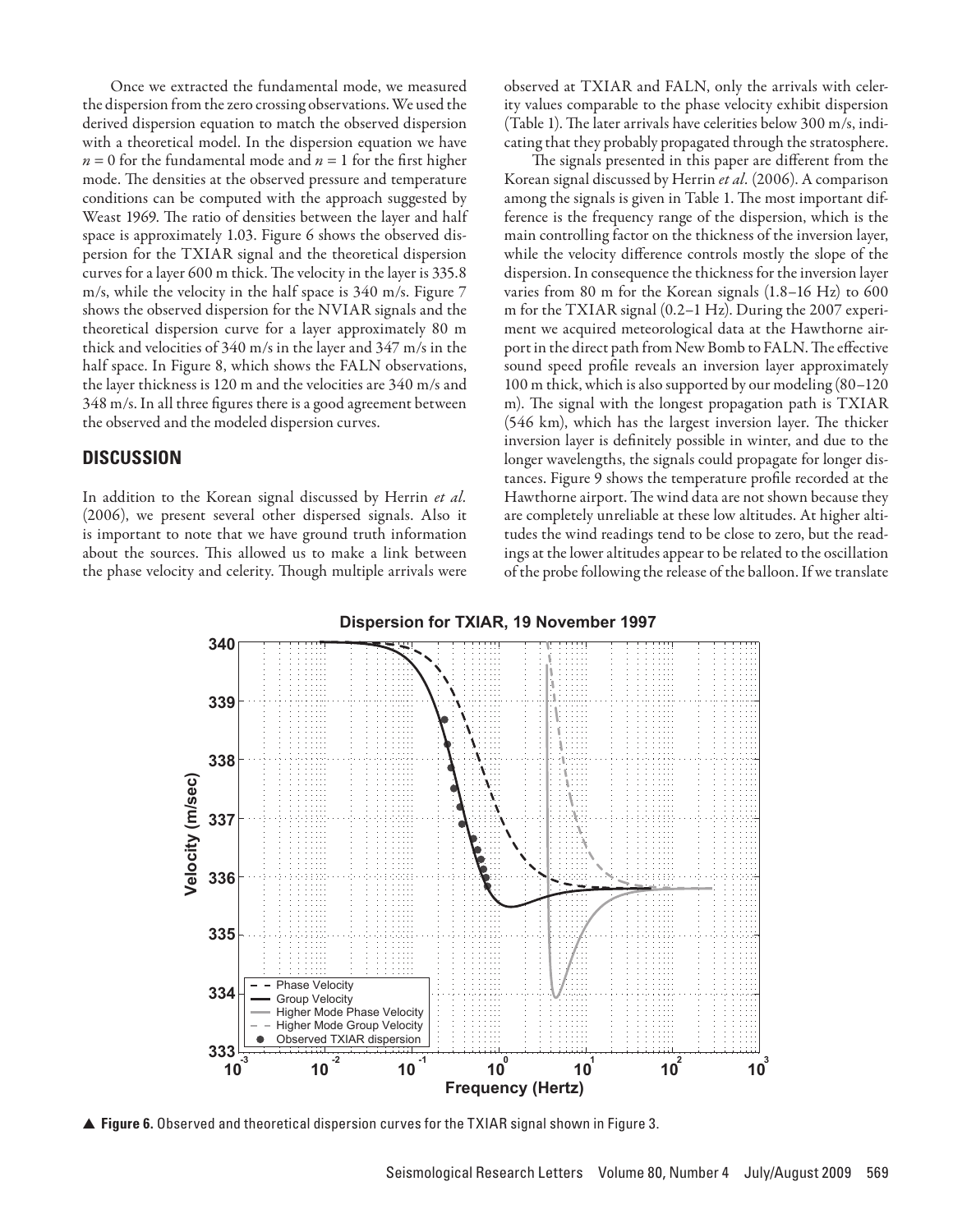

▲ **Figure 7.** Observed and theoretical dispersion curves for the NVIAR signals shown in Figure 4.



▲ **Figure 8.** Observed and theoretical dispersion curves for the FALN signals shown in Figure 5.